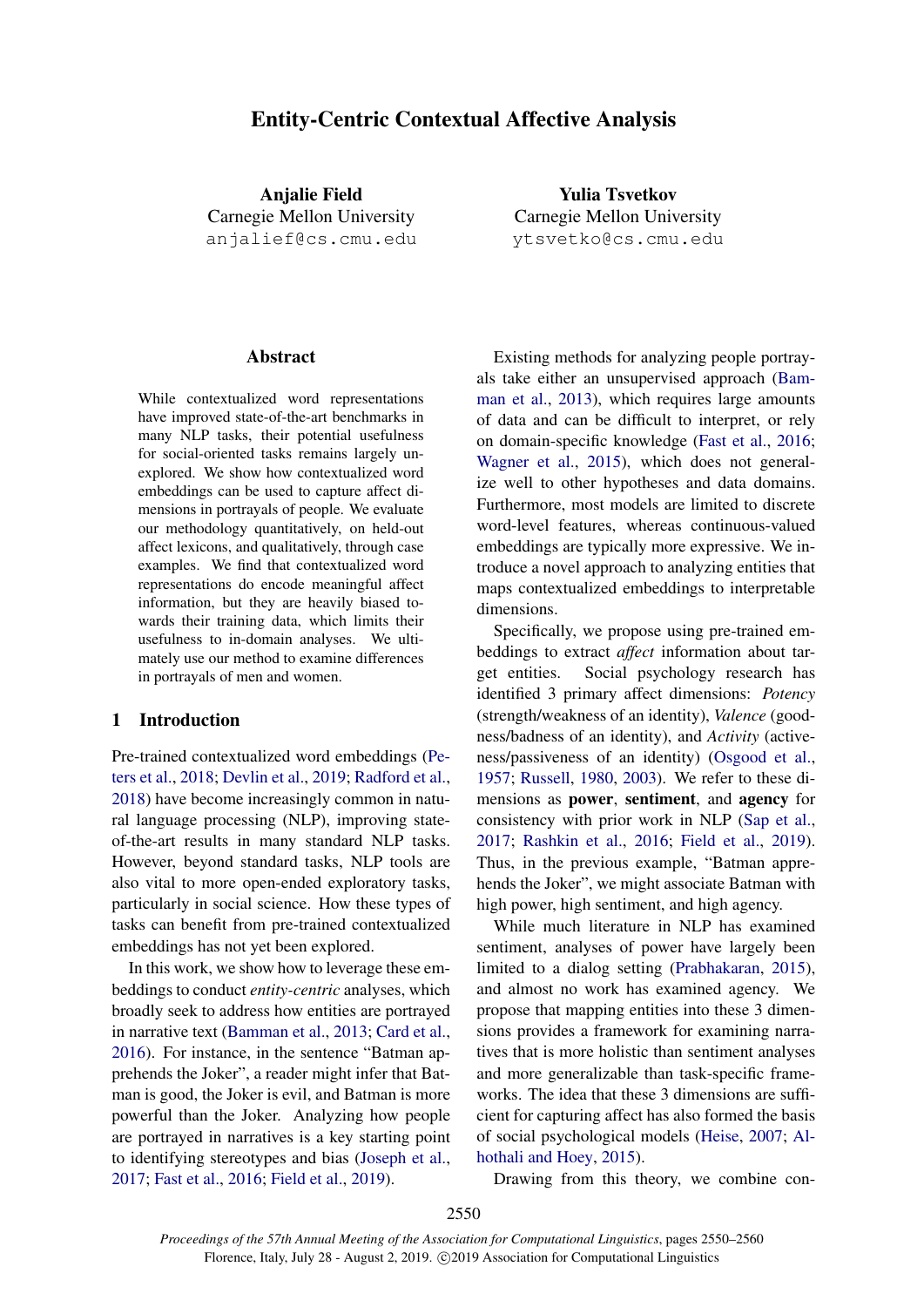textualized word embeddings with affect lexicons [\(Mohammad,](#page-9-16) [2018\)](#page-9-16) to obtain power, sentiment, and agency scores for entities in narrative text. After describing our methodology  $(\S2)$  $(\S2)$ , we evaluate how well these contextualized embeddings capture affect information on held-out lexicons (§[4.1\)](#page-2-0). We then evaluate how well our method scores entities on manually curated benchmarks (§[4.2\)](#page-3-0) and through qualitative examples  $(\S4.3)$  $(\S4.3)$ . Finally, we use our method to examine different portrayals of men and women  $(\S 5)$  $(\S 5)$ , focusing on the same domains as prior work [\(Wagner et al.,](#page-10-0) [2015;](#page-10-0) [Fu et al.,](#page-9-17) [2016\)](#page-9-17). Ultimately, our work suggests that contexualized embeddings have the potential to improve analyses of entity portrayals. However, we find that these representations are biased towards portrayals in the training data, which limits their usefulness to analyzing in-domain data.

Our contributions in this work include: (1) a novel method for analyzing entities in a narrative that is both interpretable and generalizable, (2) an assessment of how well contextualized word embeddings capture affect information, and (3) an analysis of entity portrayals in various domains.

## <span id="page-1-0"></span>2 Methodology

Given an entity, such as "Batman", mentioned in a narrative, our goal is to obtain power, sentiment, and agency scores for the entity. We take two approaches: supervised regression and semisupervised embedding projection. For both approaches, we use pre-trained contextualized embeddings as features and we use the NRC Valence, Arousal, and Dominance (VAD) Lexicon as training and test data [\(Mohammad,](#page-9-16) [2018\)](#page-9-16). While we use this lexicon because its annotations contain our target dimensions of power, sentiment, and agency, our methodology readily generalizes to other lexicons.

#### 2.1 Regression Model

In the regression model, we take a supervised approach, using annotations from the NRC VAD Lexicon as training data.

Given a training word  $w$  and a large training corpus, we extract a contextual embedding e for every instance of  $w$  in the corpus. We use off-the-shelf pre-trained language models to extract sentence-level embeddings with no additional fine-tuning. Then, we average over all e embeddings for each instance  $w$  to obtain a sin-

<span id="page-1-2"></span>

|           | Low          | <b>High</b> |
|-----------|--------------|-------------|
|           | timid        | resourceful |
|           | weakly       | powerfully  |
| Power     | cowardly     | courageous  |
|           | inferior     | superior    |
|           | clumsy       | skillful    |
|           | negative     | positive    |
|           | pessimistic  | optimistic  |
| Sentiment | annoyed      | amused      |
|           | pessimism    | optimism    |
|           | disappointed | pleased     |
|           | silently     | furiously   |
|           | meek         | lusty       |
| Agency    | homely       | sexy        |
|           | bored        | flustered   |
|           | quietly      | frantically |

Table 1: Polar-opposite word pairs identified by ASP

gle feature vector for each training point. We then train a Kernel Ridge Regression model using these embeddings as features. $<sup>1</sup>$  $<sup>1</sup>$  $<sup>1</sup>$ </sup>

To extract affect scores for an entity in a narrative, we use the same pre-trained language model to extract a contextual embedding for the entity. Then, we feed this embedding through the regression model to obtain power, sentiment, and agency scores. When an entity occurs multiple times in the narrative, we average over the contextual embeddings for each occurrence of the entity and score the averaged embedding.

## 2.2 Affect Subspace Projection (ASP)

The main disadvantage of the regression approach is that we are unable to control for confounds and prevent overfitting to the training data. For example, many low-agency nouns tend to be inanimate objects (i.e. *table*), while high-agency nouns are people-oriented words (i.e. *dictator*). Thus, we can expect that the model learns to predict the difference between classes of nouns, rather than solely learning the affect dimension of interest. While other variations of regression allow for the inclusion of covariates and confounds, we have no systematic way to quantify or even identify these confounds. Instead, we devise a method to isolate dimensions of power, agency, and sentiment by first identifying corresponding subspaces in the embedding space and then projecting entities onto

<span id="page-1-1"></span><sup>&</sup>lt;sup>1</sup>We also experimented with Linear Regression and Ridge Regression, but found that Kernel Ridge Regression performed the best.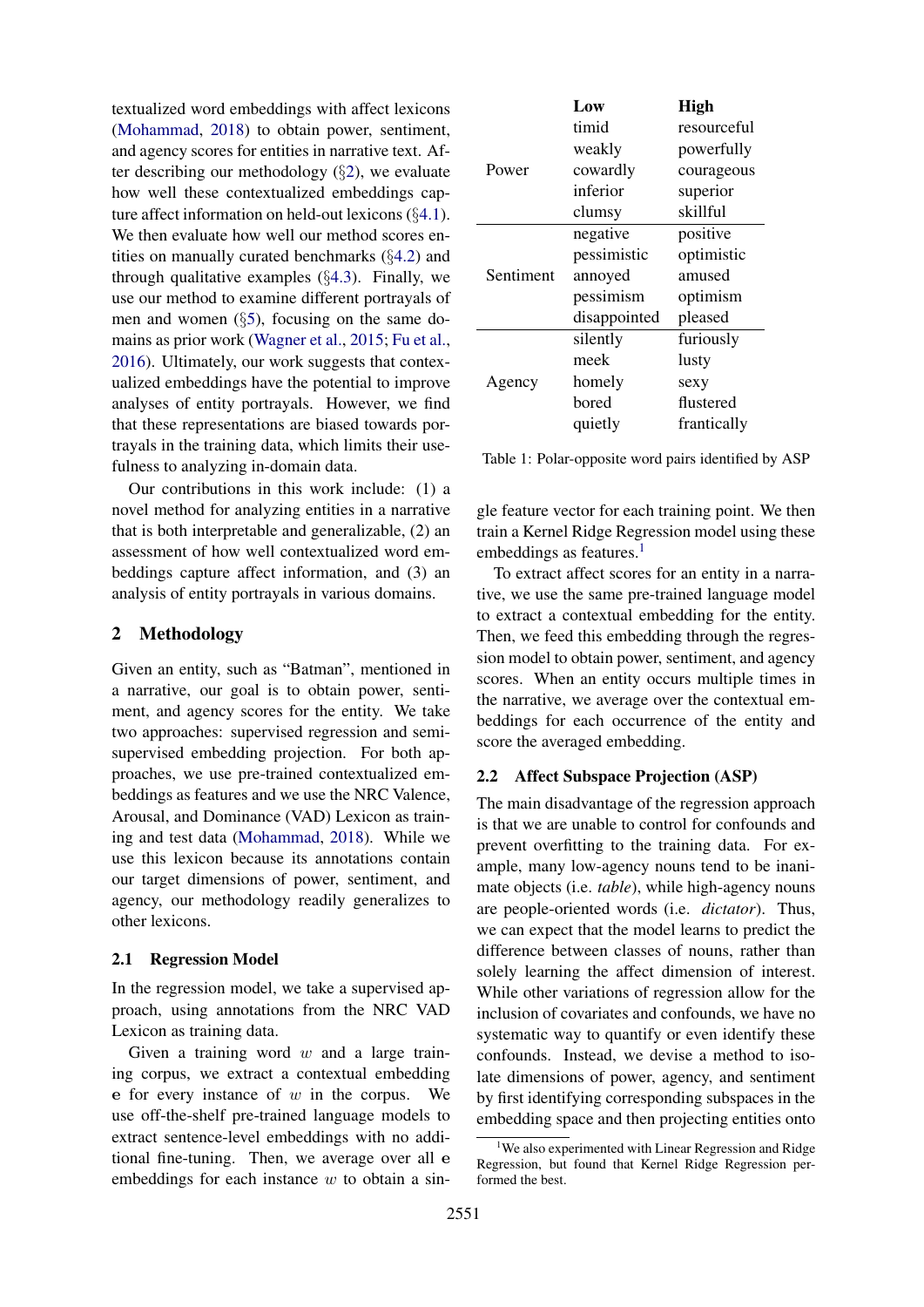these dimensions. We refer to this method as *affect subspace projection* (ASP).

We describe this process for obtaining power scores; the agency and sentiment dimensions are analogous. In order to isolate the power subspace, we draw inspiration from [\(Bolukbasi et al.,](#page-9-18) [2016\)](#page-9-18). First, we need to identify pairs of words whose meanings differ only in that one word connotes high power and the second word connotes low power. We define a set  $H$ , which consists of the  $|\mathcal{H}|$  highest-powered words from the VAD lexicon and a set  $\mathcal{L}$ , which consists of the  $|\mathcal{L}|$  lowest powered words from the VAD Lexicon. For every word  $w_h \in \mathcal{H}$ , we use cosine similarity over contextual embedding representations to identify  $w_l \in \mathcal{L}$ , the low-powered word that is most similar to  $w_h$ . We allow each  $w_l$  to match to at most one  $w_h$ . Thus, we identify pairs of words  $(w_h, w_l)$ , where  $w_h$  and  $w_l$  are very similar words but with polar opposite power scores. Finally, we keep only the  $N$  pairs with the greatest cosine similarity. We tune hyperparameters  $|\mathcal{H}|$ ,  $|\mathcal{L}|$ , and N over a validation set. We show examples of extracted pairs for each dimension in Table [1.](#page-1-2)

Next, we use these paired words to construct a set of vectors whose direction of greatest variance is along the power subspace. For each pair of high and low power words  $(w_h, w_l)$ , we take their embedding representations  $e_h$  and  $e_l$  in the same way as in the regression model. We then define  $\mu = (\mathbf{e_h} + \mathbf{e_l})/2$ , and construct a matrix M, where each row is  $\mathbf{e}_1 - \mu$  or  $\mathbf{e}_h - \mu$ . Thus, M is a  $d \times 2N$  dimensional matrix, where d is the dimension of the embeddings. We then run PCA over M to extract its principle components. For all 3 affect dimensions, the first principle component captures the highest percentage of variance (Appendix [A\)](#page-10-1), followed by a sharp drop off. Thus, we keep the first principle component as the target subspace.

Finally, to score an entity in a narrative, we take the entity's contextual embedding representation and project it onto the identified subspace. Because we keep only the first principle component as the target subspace, the projection results in a single-dimensional vector, i.e., a power score. We repeat the process for agency and sentiment, constructing 3 separate M matrices in order to obtain power, sentiment, and agency scores.

## 3 Experimental Setup

The NRC VAD Lexicon contains valence (sentiment), arousal (agency), and dominance (power) annotations for more than 20,000 English words. It was created through manual annotations using Best–Worst scaling. The final annotations are on a scale from 0 (i.e. lower power) to 1 (i.e. high power) [\(Mohammad,](#page-9-16) [2018\)](#page-9-16). We randomly divide the lexicon into training (16,007), dev (2,000), and test (2,000) sets.

We extract embeddings to train our models from a corpus of 42,306 Wikipedia movie plot sum-maries [\(Bamman et al.,](#page-9-3)  $2013$  $2013$ ).<sup>2</sup> We use two pretrained language models to extract embeddings: ELMo [\(Peters et al.,](#page-9-0) [2018\)](#page-9-0) and BERT [\(Devlin](#page-9-1) [et al.,](#page-9-1) [2019\)](#page-9-1). It is important to note that the movie plots corpus we used for extraction is distinct from the corpora used to train ELMo (5.5B tokens from Wikipedia and WMT news crawl) and BERT (800M-word BooksCorpus and 2,500Mword Wikipedia).

We use two variants of BERT to extract embeddings. In the first, referred to as "BERT-masked", we mask out the target word before extracting embeddings from an input sentence. Masking out target words is a part of the BERT training objective [\(Devlin et al.,](#page-9-1) [2019\)](#page-9-1). By using masks in our embedding extractions, we force the model to produce an embedding solely from the context surrounding the word, rather than relying on information from the word itself. In the second variant, referred to as "BERT", we extract embeddings over each sentence containing a target without modification. We report further details including hyperparamter settings in Appendix [B.](#page-10-2)

## 4 Results and Analysis

#### <span id="page-2-0"></span>4.1 Lexicon Correlations

Table [2](#page-3-1) shows the Pearson correlations between gold annotations and the scores predicted by our models over the held-out VAD test set. The high correlations demonstrate that both the regression and ASP models successfully capture information about power, sentiment, and agency from contextualized embeddings. The ELMo embeddings and unmasked BERT embeddings perform approximately the same. However, the masked BERT

<span id="page-2-1"></span> $2$ When experimenting with other training corpora, such as newspaper articles, we found the choice of training corpus had little impact on results.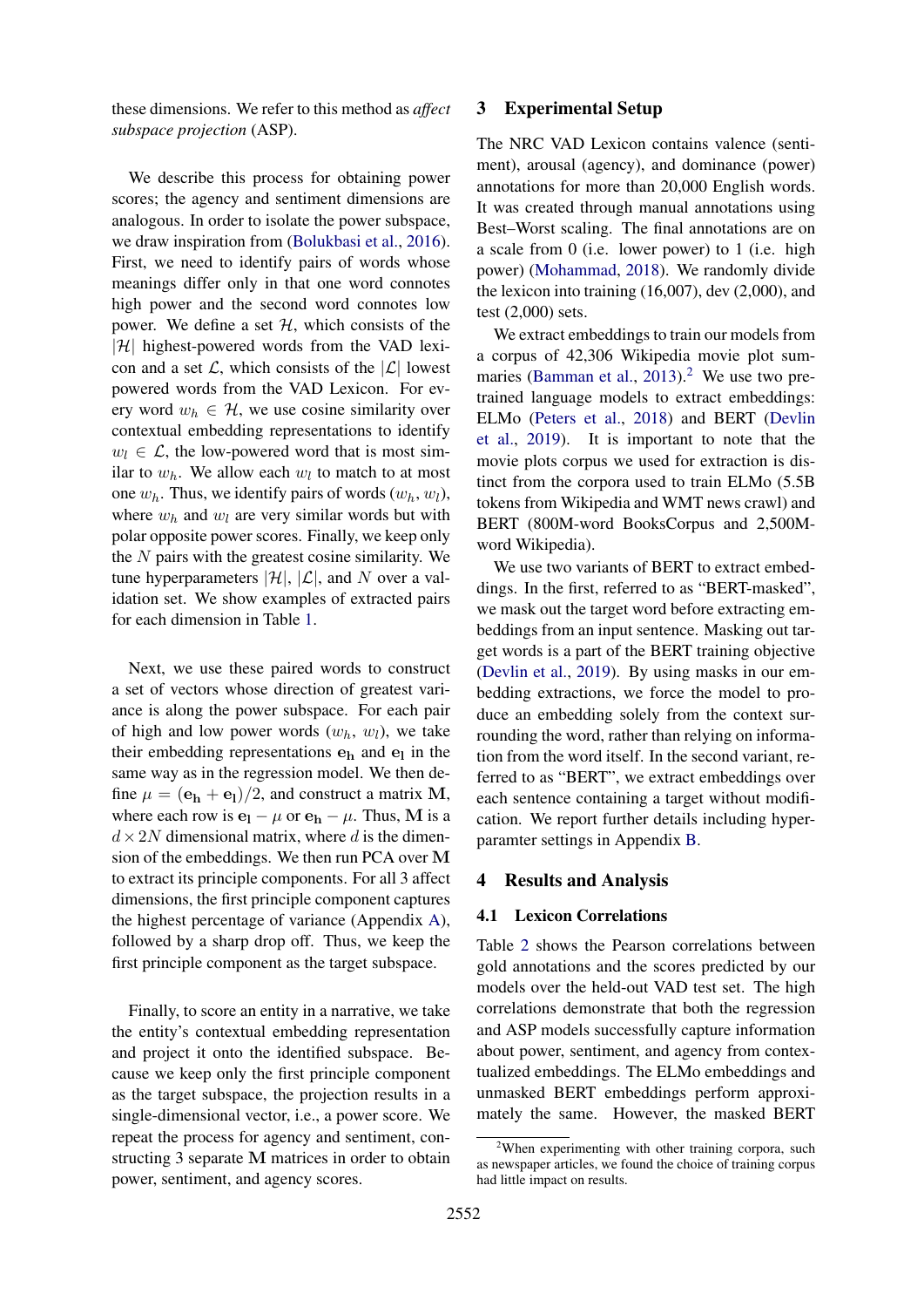<span id="page-3-1"></span>

| <b>Regression</b>  |       |           |        |
|--------------------|-------|-----------|--------|
|                    | Power | Sentiment | Agency |
| EL Mo              | 0.78  | 0.84      | 0.76   |
| <b>BERT</b>        | 0.79  | 0.83      | 0.78   |
| <b>BERT-masked</b> | 0.64  | 0.70      | 0.62   |
|                    |       |           |        |
| ASP                |       |           |        |
|                    | Power | Sentiment | Agency |
| EL Mo              | 0.65  | 0.76      | 0.63   |
| <b>BERT</b>        | 0.65  | 0.71      | 0.66   |
| BERT-masked        | 0.41  | 0.47      | 0.41   |

Table 2: Pearson correlations between gold NRC VAD labels and scores predicted by our models. Correlations are generally high, with the regression method outperforming ASP. All correlations are statistically significant ( $p < 1e - 75$ ).

embeddings perform markedly worse than the unmasked embeddings.[3](#page-3-2) The poorer performance of the masked embeddings demonstrates the extent to which the BERT model biases representations towards the actual observed word, which is explicitly one of the motivations of the BERT training objective [\(Devlin et al.,](#page-9-1) [2019\)](#page-9-1). More specifically, when we mask out the target before extracting embeddings, we force the extracted embedding to only encode information from the surrounding context. Then any improvements in performance when we do not mask out the target are presumably obtained from the word-form for the target itself. For example, we may score "king" as high-powered because "king" often occurred as a high-powered entity in the data used to train the BERT model, regardless of whether or not it appeared to be high-powered in the corpus we ultimately extract embeddings from. Nevertheless, training with BERT-masked embeddings still results in statistically significant correlations, which suggests that some affect information is derived from surrounding context.

The regression model generally outperforms ASP on this task. The regression model has an advantage over ASP in that it is directly trained over

<span id="page-3-4"></span>

|                           | Regression | ASP      |
|---------------------------|------------|----------|
| <b>ELMo</b>               | 0.51       | 0.21     |
| <b>BERT</b>               | 0.38       | 0.38     |
| <b>BERT-masked</b>        | 0.17       | $-0.085$ |
| $ELMo + Freq$             | 0.65       | 0.48     |
| <b>Frequency Baseline</b> | 0.61       |          |
| Field et al. (2019)       | $-0.12$    |          |

Table 3: Spearman correlations between automatically induced power scores and Forbes power ranking. Correlations for ELMo regression ( $p = 0.029$ ), ELMo regression + Freq ( $p = 0.003$ ), and the frequency baseline ( $p = 0.007$ ) are statistically significant. The ELMo regression + Freq model performs the best.

the full lexicon, whereas ASP chooses a subset of extreme words to guide the model. However, as discussed in  $\S2$ , it is difficult to determine what effect other confounds have on the regression model, while the ASP approach provides more concrete evidence that these contextualized word embeddings encode affect information.

#### <span id="page-3-0"></span>4.2 Quantitative Analysis of Entity Scores

Next, we evaluate how well our models capture affect information in entities, rather than words, by assessing power scores through two metrics. We compare our models against the entity-scoring metric proposed by [Field et al.](#page-9-7) [\(2019\)](#page-9-7) and against a frequency baseline, where we consider an entity's power score to be the number of times the entity is mentioned in the text.

First, we consider an in-domain task, where we compare our metrics for scoring power with a standard benchmark that we expect to be reflected in both the data we use to extract embeddings and the data used to train ELMo and BERT. More specifically, we use the power scores obtained from our model to rank the 20 most powerful people in 2016 according to Forbes Magazine.[4](#page-3-3)

This is a particularly difficult task: unlike prior work, which seeks to identify the most powerful people in a corpus [\(Field et al.,](#page-9-7) [2019\)](#page-9-7), we seek to rank these people according to their power, which requires more precise scores. Furthermore, the frequency metric supplies a particularly strong baseline. The metrics that Forbes Magazine uses to compose the list of powerful people include a person's influence as well as how actively they

<span id="page-3-2"></span><sup>&</sup>lt;sup>3</sup>One of the drawbacks of context-based word embeddings is that antonyms like "positive" and "negative" tend to have similar embeddings, because they tend to be used in similar contexts. However, given the breadth of words in the VAD lexicon, we do expect context to differ for oppositely scored words. For instance we would expect "pauper" and "king" to be used in different contexts, as well as "pauper" and "powerful".

<span id="page-3-3"></span><sup>4</sup><http://bit.ly/2W5Jvnf>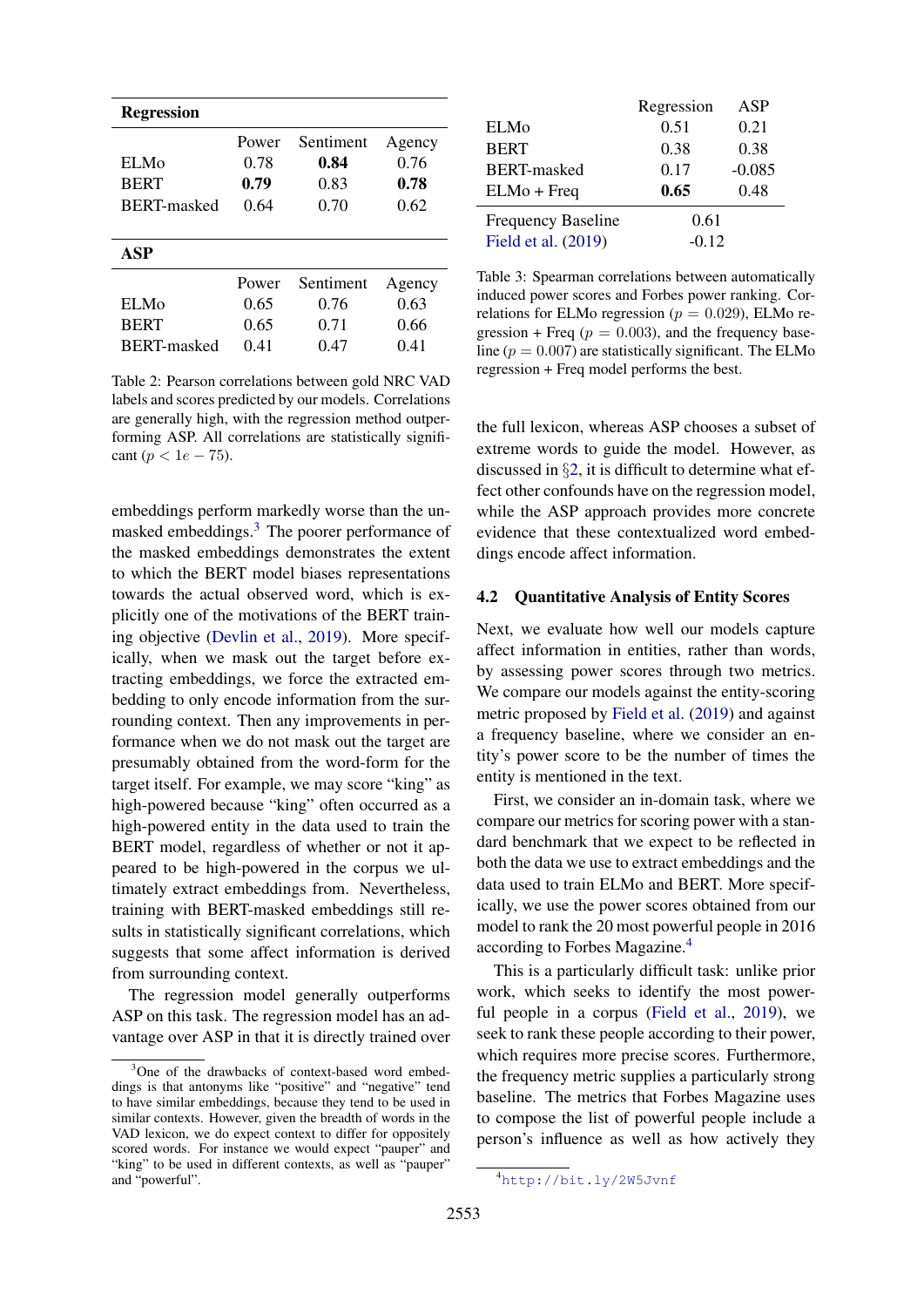use their power. $5$  Under these conditions, Forbes Magazine may consider a person to be powerful simply because they are mentioned frequently in the media. Additionally, we can surmise that people who actively use their power are mentioned frequently in the media.

Table [3](#page-3-4) presents Spearman correlations between our scores and rank on the Forbes list for each model. For all metrics, we construct embeddings from every instance of each person's full name in U.S. articles from 201[6](#page-4-1) in the NOW news corpus.<sup>6</sup>

In addition to the proposed methods, we used our best performing model (regression with ELMo) to augment the frequency baseline, by normalizing and summing the frequency scores with the scores from this model. This combined model achieves the strongest correlation (raw scores from this model are shown in Figure [5\)](#page-7-0). Furthermore, the regression with ELMo model alone achieves a statistically significant correlation even without the incorporation of frequency scores. The unmasked BERT embeddings also achieve positively correlated scores, though these correlations are not statistically significant. The BERT-masked embeddings perform particularly poorly, as does the method for scoring power proposed in [Field et al.](#page-9-7) [\(2019\)](#page-9-7). While [Field et al.](#page-9-7) [\(2019\)](#page-9-7) may be capable of identifying powerful entities, we suspect it is not fine-grained enough to rank them.

While frequency serves as a strong baseline for power, we would not expect frequency to be a good measure of sentiment or agency. None of our metrics for these traits are significantly correlated with the Forbes' ranking. Also, we would not expect frequency to be a good measure in other contexts, such as how powerfully an entity is portrayed in a single document rather than across a large media corpus.

Next, we further explore performance on an outof-domain task: specifically how powerfully entities are portrayed in a specific set of articles, which we do not expect to align with portrayals in the data used to train ELMo and BERT.

For this task, we use the same evaluation metrics as [Field et al.](#page-9-7) [\(2019\)](#page-9-7); we compare our scores with hand-annotated power rankings over a set of newspaper articles related to a specific event in the #MeToo movement, namely allegations of sexual harassment against the comedian Aziz Ansari.

<span id="page-4-2"></span>

| <b>Full annotation set (383 pairs)</b>   |            |      |  |  |
|------------------------------------------|------------|------|--|--|
|                                          | Regression | ASP  |  |  |
| <b>ELMo</b>                              | 44.9       | 43.6 |  |  |
| <b>BERT</b>                              | 41.8       | 49.3 |  |  |
| <b>BERT-masked</b>                       | 49.6       | 59.0 |  |  |
| <b>Frequency Baseline</b>                | 58.0       |      |  |  |
| <b>Reduced annotation set (49 pairs)</b> |            |      |  |  |
|                                          | Regression | ASP  |  |  |
| <b>ELMo</b>                              | 36.7       | 42.8 |  |  |
| <b>BERT</b>                              | 42.9       | 49.0 |  |  |
| <b>BERT-masked</b>                       | 53.1       | 55.1 |  |  |
| <b>Frequency Baseline</b>                | 57.1       |      |  |  |
| Field et al. (2019)                      |            |      |  |  |

Table 4: Accuracy for scoring how powerful entities are as compared with annotations over articles related to the #MeToo movement. Our metrics do not consistently outperform the baselines, suggesting ELMo and BERT embeddings fail to transfer across domains.

Following [Field et al.](#page-9-7) [\(2019\)](#page-9-7), we interpret the hand-annotations, in which human annotators rank entities according to how powerful they seem, as a pairwise task (is entity A more powerful than entity B?) and compute accuracy over pairs of entities. We discard annotations where annotators strongly disagreed about the power of the entity (i.e. annotations differ by more than 2 ranks).

[Field et al.](#page-9-7) [\(2019\)](#page-9-7) compare results with off-theshelf connotation frame lexicons, which restricts analysis to a limited set of pairs, since only entities used with verbs from the lexicon are included. In contrast, we simply use string matching to identify entities in the text, without requiring that the entities be linked to specific verbs, allowing for the identification of more entities.

Table [4](#page-4-2) shows results over the same set of pairs used for evaluation in [Field et al.](#page-9-7) [\(2019\)](#page-9-7) as well as an expanded set, when we do not restrict to entities used with lexicon verbs. Our metrics fail to consistently outperform even the frequency baseline for this task, likely because the ELMo and BERT embeddings are biased towards their training data.

The #MeToo movement is widely known for subverting traditional power roles: allegations made by traditionally unpowerful women have brought down traditionally powerful men. For example, Harvey Weinstein, an influential film producer, has traditionally been a powerful figure in society, but numerous allegations of sexual harass-

<span id="page-4-0"></span><sup>5</sup><http://bit.ly/2Mp2R70>

<span id="page-4-1"></span><sup>6</sup><https://corpus.byu.edu/now/>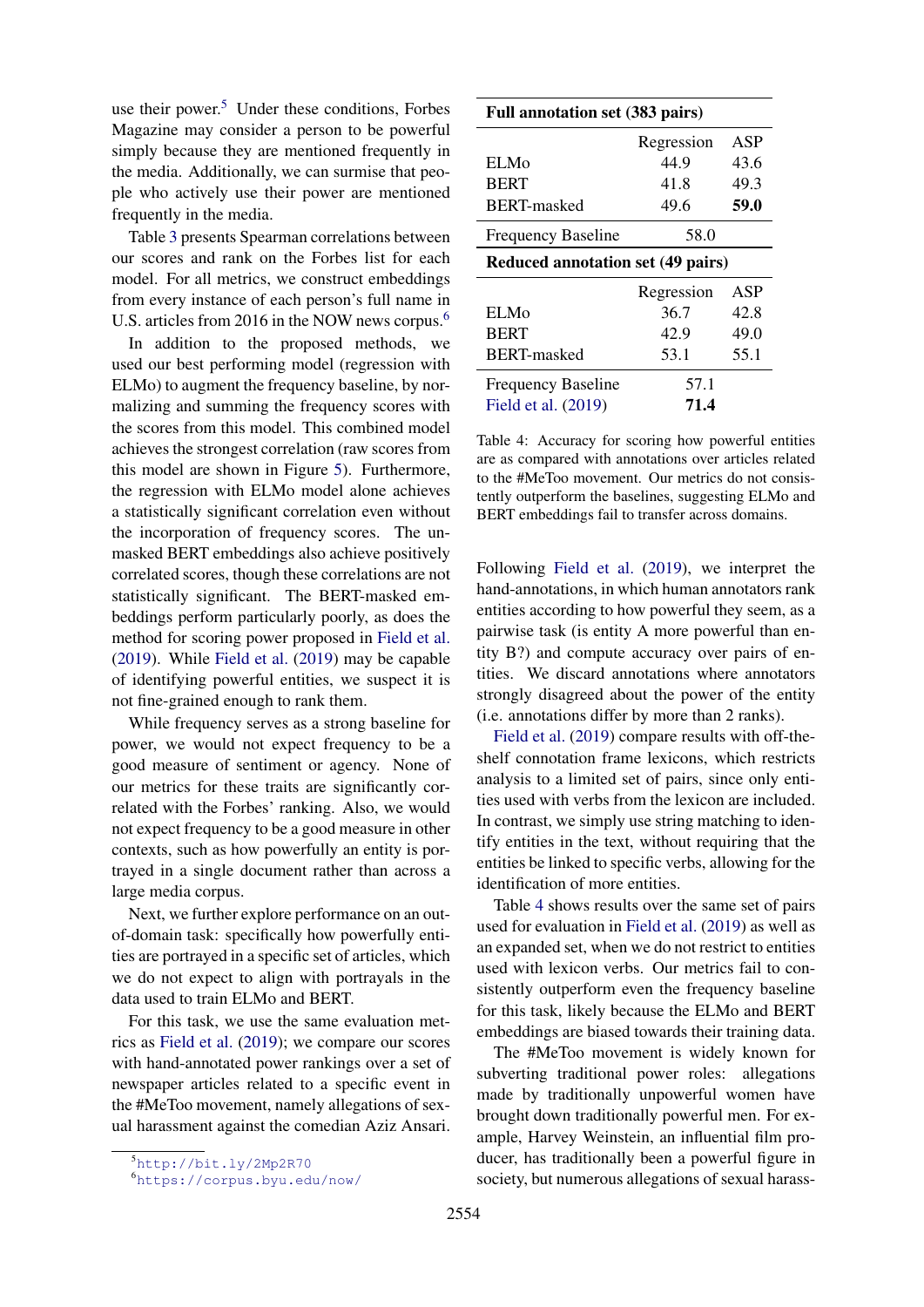<span id="page-5-4"></span>

Figure 1: Power, sentiment, and agency scores for characters in *The Dark Night* as learned through the regression model with ELMo embeddings. Scores generally align with character archetypes, i.e. the antagonist has the lowest sentiment score.

ment have resulted in his effective removal from the industry. While articles about the #MeToo movement portray men like Weinstein as unpowerful, we can speculate that the corpora used to train ELMo and BERT portray them as powerful.

Thus, in a corpus where traditional power roles have been inverted, the embeddings extracted from ELMo and BERT perform worse than random, as they are biased towards the power structures in the data they are trained on. Further evidence of this exists in the performance of the BERT-masked embeddings - whereas these embeddings generally capture power poorly as compared to the unmasked embeddings (Table [2\)](#page-3-1), they outperform the unmasked embeddings on this task, and even outperform the frequency baseline in one setting. Nevertheless, they do not outperform [Field et al.](#page-9-7) [\(2019\)](#page-9-7), likely because they do not capture affect information as well as the unmasked embeddings (Table [2\)](#page-3-1).

#### <span id="page-5-0"></span>4.3 Qualitative Document-level Analysis

Finally, we qualitatively analyze how well our method captures affect dimensions by analyzing single documents in detail. We conduct this analysis in a domain where we expect entities to fulfill traditional power roles and where entity portrayals are known. Following [Bamman et al.](#page-9-3) [\(2013\)](#page-9-3), we analyze the Wikipedia plot summary of the movie *The Dark Knight*, [7](#page-5-1) focusing on Batman (protagonist),<sup>[8](#page-5-2)</sup> the Joker (antagonist), Jim Gordan (law enforcement officer, ally to Batman), Har-

<span id="page-5-5"></span>Figure 2: Power, sentiment, and agency scores for characters in *The Dark Night* as learned through ASP with ELMo embeddings. These scores reflect the same patterns as the regression model with greater separation between characters.

vey Dent (ally to Batman who turns evil) and Rachel Dawes (primary love interest). To facilitate extracting example sentences, we score each instance of these entities in the narrative separately and average across instances to obtain an entity score for the document.<sup>[9](#page-5-3)</sup> To maximize our data by capturing every mention of an entity, we perform co-reference resolution by hand. Additionally, based on our results from Table [3](#page-3-4) as well as the use of Wikipedia data in training the ELMo model [\(Peters et al.,](#page-9-0) [2018\)](#page-9-0), we use ELMo embeddings for our analysis.

Figures [1](#page-5-4) and [2](#page-5-5) show results. For reference, we show the entity scores as compared to one polar opposite pair identified by ASP. Both the regression model and ASP show similar patterns. Batman has high power, while Rachel has low power. Additionally, the Joker is associated with the most negative sentiment, but the highest agency. Throughout the plot summary, the movie progresses by the Joker taking an aggressive action and the other characters responding. We can see this dynamic reflected in the Joker's profile score, as a high-powered, high-agency, low-sentiment character, who is the primary plotdriver. In general, ASP shows a greater separation between characters than the regression model. We hypothesize that this occurs because ASP isolates the dimensions of interest, while the regression approach captures other confounds, such as that hu-

<span id="page-5-1"></span><sup>7</sup><http://bit.ly/2XmhRDR>

<span id="page-5-2"></span><sup>&</sup>lt;sup>8</sup>We consider Batman/Bruce Wayne to be the same entity.

<span id="page-5-3"></span><sup>&</sup>lt;sup>9</sup>When we used this averaging metric in other evaluations, we found no significant change in results. Thus, in other scenarios, we compute scores over averaged embeddings, rather than averaging scores separately computed for each embedding to reduce computationally complexity.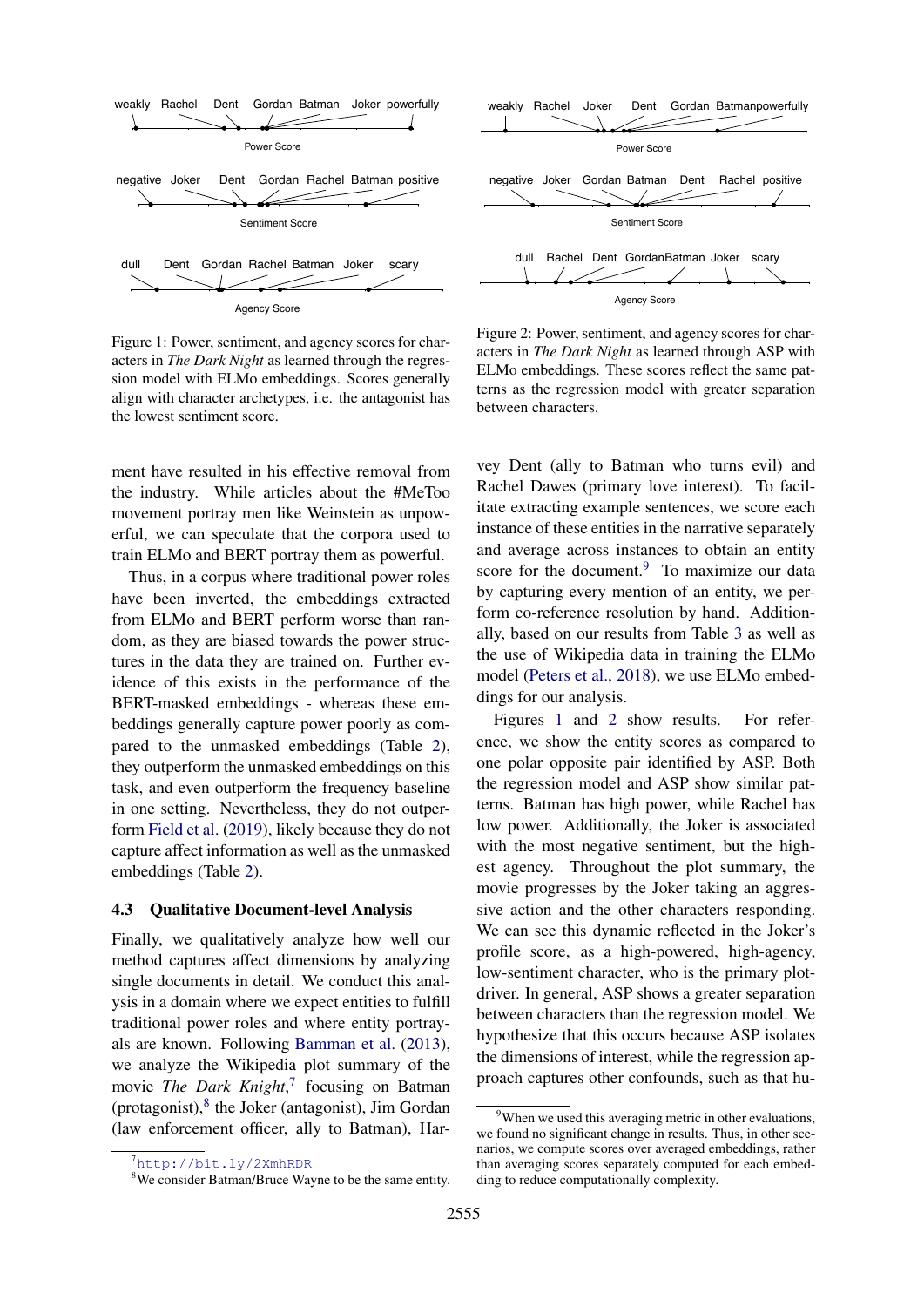<span id="page-6-1"></span>

Figure 3: Power scores for characters in *Raiders of the Lost Ark* and *The Dark Night* as learned through the regression model with ELMo embeddings. Female characters have lower power scores than male characters.

<span id="page-6-3"></span>

Figure 4: Sentiment scores for characters in *Raiders of the Lost Ark* as learned through the regression model with ELMo embeddings. The antagonist is scored surprisingly positively.

mans tend to be high agency entities.

Furthermore, because we score each instance separately, we can pinpoint particularly representative sentences. The sentence indicating the most positive sentiment for Batman is also the sentence that indicates the lowest sentiment for the Joker: "Both the civilians and the prisoners refuse to kill each other, while Batman apprehends the Joker after a brief fight."

An example sentence where the Joker is scored with particularly high power is: "After announcing that Gotham City will be subject to his rule by nightfall, the Joker rigs two evacuating ferries with explosives." In contrast, a moment where Rachel is portrayed as particularly low-powered is: "Both buildings explode, killing Rachel and disfiguring half of Dent's face."

One of the advantages of the persona model in [Bamman et al.](#page-9-3) [\(2013\)](#page-9-3) is the ability to cluster characters across stories, identifying roles like *hero* and *villain* more generally. We can similarly use our model to analyze characters across story lines. We show results using the regression model; the ASP results (omitted) reveal the same patterns. In Figure [3,](#page-6-1) we compare characters from the plot summary of *Raiders of the Lost Ark* to the characters of *The Dark Night*, specifically Indiana Jones (protagonist), Rene Belloq (antagonist) and Marion Ravenwood (love interest).<sup>[10](#page-6-2)</sup> We can see a clear separation between the female love interests and the male protagonists and antagonists, thus identifying similar roles in the same way as a persona model. However, whereas the output of a persona model is distributions over personas and vocabulary, our system outputs scores along known dimensions of power, agency, and sentiment, which are easy to interpret and visualize. Furthermore, our approach is meaningful at the level of an individual document or sentence.

The affect scores in Indiana Jones reveal some of the limitations of our approach. Figure [4](#page-6-3) shows the sentiment scores for these characters. While Indiana Jones and Marion have similar sentiment scores, Belloq is portrayed surprisingly positively. In reading the plot summary, Belloq's role in the narrative is often not obvious through immediate context. While the Joker "burns" and "rigs explosives", Belloq "arrives" and "performs a ceremonial opening". The reader understands Belloq's role in the story through context in the broader story line, rather than context immediately surrounding mentions of Belloq. The sentence-level embeddings produced by ELMo do not capture the broader role of characters in narratives.

Finally, our model (as well as the persona model) does not specifically account for *perspective*. For example, character deaths are often scored as a negative portrayal. Death may be a negative event, and often villains (i.e Belloq) die, allowing us to capture their role as negative characters. However, "good" characters also often die in stories, and in these cases, the reader tends to view the character positively (i.e. with sympathy). Our approach does not explicitly control for perspective, separating how an event may be negative from the perspective of a character but generate positive sentiment from the reader. The incorporation of connotations frames [\(Rashkin et al.,](#page-9-12) [2016\)](#page-9-12), in which annotations are along clearly defined perspectives, may offer a way to improve our approach.

## <span id="page-6-0"></span>5 Usage Example: Analysis of Gender Bias in Media

In this section, we use our proposed methods to analyze how men and women are portrayed in the media, focusing on domains of interest in prior NLP work [\(Wagner et al.,](#page-10-0) [2015;](#page-10-0) [Fu et al.,](#page-9-17) [2016\)](#page-9-17). We use the NOW corpus and regression with ELMo embeddings for analysis.<sup>[12](#page-6-4)</sup>

First, we return to the example from §[4.2,](#page-3-0) the list of most powerful people from Forbes Maga-

<span id="page-6-2"></span><sup>10</sup><http://bit.ly/30ZMhhj>

<span id="page-6-4"></span><sup>&</sup>lt;sup>12</sup>ASP results are nearly identical.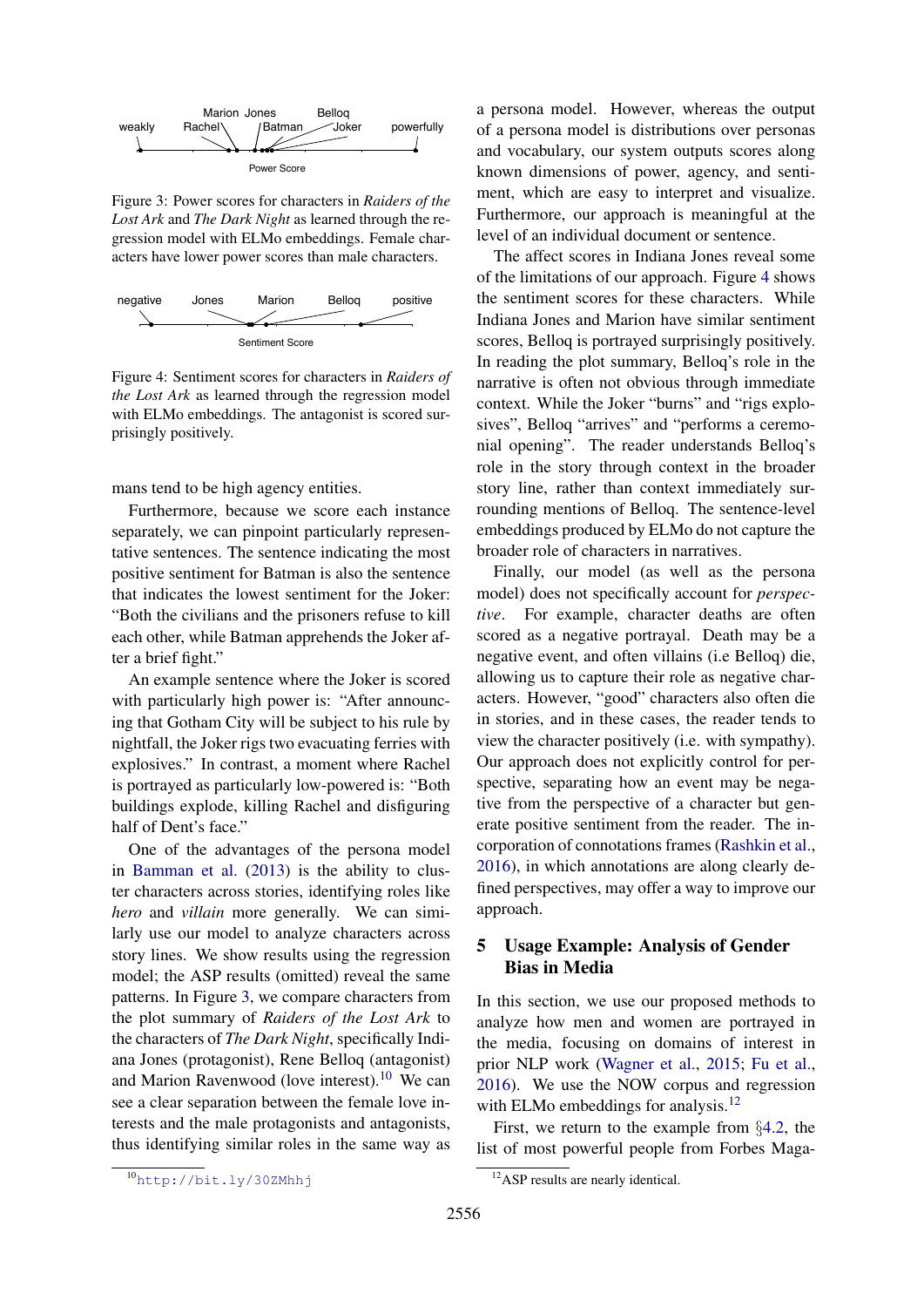<span id="page-7-0"></span>

Figure 5: Power scores for people on the 2016 Forbes Magazine power list as learned through regression with ELMo embeddings, and through combined regression and frequency scores. Women are generally scored lower than similarly ranked men.<sup>[11](#page-0-0)</sup>

zine in 2016. Figure [5](#page-7-0) shows the power scores ordered from least powerful to most powerful according to the Forbes list. We show both the raw power scores computed by our model, as well as the regression power scores combined with frequency metric (as in Table [3\)](#page-3-4). In the raw scores, stand-out powerful people include businessman Warren Buffet and Pope Francis. In contrast, the only 3 women, Theresa May, Janet Yellen, and Angela Merkel, are underscored as compared to similarly ranked men. However, when we incorporate frequency, we do not see the same underscoring. This result suggests that although these women are portrayed frequently in the media, they are typically described as less powerful than their actual role in society. $13$  This finding is consistent with prior work on portrayals of women [\(Wagner](#page-10-0) [et al.,](#page-10-0) [2015\)](#page-10-0). The most striking difference after the incorporation of frequency scores is the boosted power score for Donald Trump, who is mentioned much more frequently than other entities.

In Figure [6,](#page-7-2) we show the sentiment and power (combined regression + frequency) scores for the

<span id="page-7-2"></span>

Figure 6: Sentiment and power scores for the topranked male (left) and female (right) tennis players in 2016 through regression with ELMo embeddings (power scores combine regression scores with frequency counts). Women are generally portrayed with lower power and higher sentiment.

top-ranked male and female tennis players in 2016. Prior work has shown bias in news coverage of male and female tennis players, specifically, that male players are typically asked questions more focused on the game than female players [\(Fu et al.,](#page-9-17) [2016\)](#page-9-17). Our analysis focuses on a different data set and coverage type—we examine general articles rather than post-match interviews. As expected, popular players Serena Williams and Andy Murray have the highest sentiment scores and very high power scores. In contrast, Novak Djokovic, who has notoriously been less popular than his peers, has the lowest sentiment score, but the second highest power score (after Williams). Additionally, female players are typically portrayed with more positive sentiment (female average score  $= 0.58$ ; male average score  $= 0.54$ ), whereas male players are portrayed with higher power (female average score  $= 0.52$ ; male average score  $= 0.57$ ). However, the difference in power disappears when we remove frequency from the metric and use only the regression scores, suggesting that the difference occurs because male players are mentioned more frequently.

## 6 Related Work

The most similar prior work to ours uses contextualized embeddings to map connotation frames (verb annotations) into power, agency, and sentiment scores for entities [\(Field et al.,](#page-9-7) [2019\)](#page-9-7). In

<span id="page-7-1"></span><sup>&</sup>lt;sup>13</sup>We note that the portrayals of other people with the same first names in the training data may have biased ELMo embeddings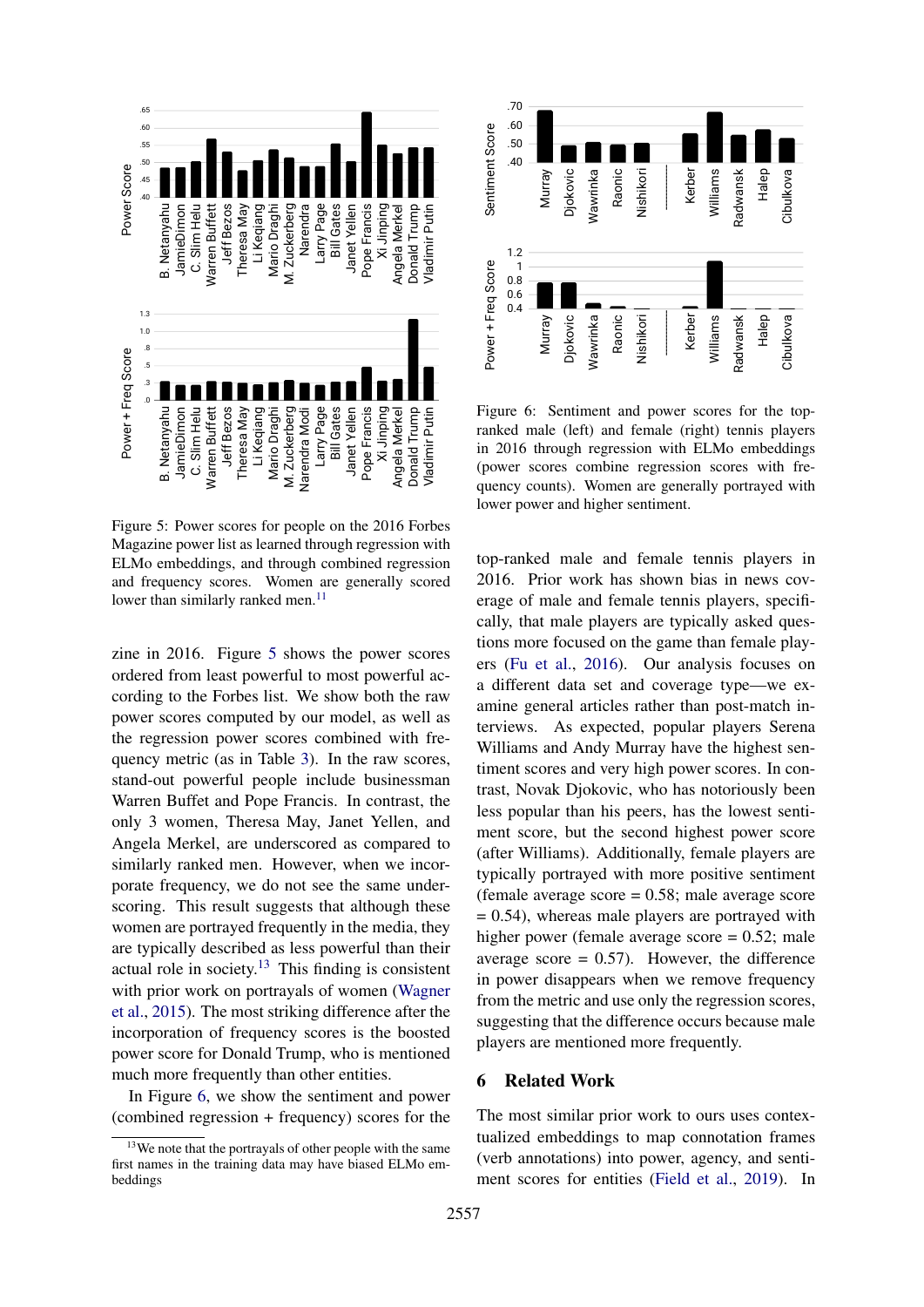contrast, our method scores entities directly, allowing it to incorporate more information than just verb features and eliminating the need for dependency parsing. Furthermore, unlike the connotation frame annotations [\(Rashkin et al.,](#page-9-12) [2016;](#page-9-12) [Sap](#page-9-11) [et al.,](#page-9-11) [2017\)](#page-9-11), the VAD lexicons used in this work were specifically motivated by social psychology literature on this topic, which influenced the annotation scheme [\(Mohammad,](#page-9-16) [2018\)](#page-9-16). Our analysis in §[4.2](#page-3-0) suggests that while [Field et al.](#page-9-7) [\(2019\)](#page-9-7) works better for out-of-domain data, our proposed methods are able to obtain finer-grained and more accurate scores for in-domain data.

Prior to the proposed power, agency, and sentiment framework, initial approaches to personcentric analyses used graphical models to identify *personas* in narratives [\(Bamman et al.,](#page-9-3) [2013;](#page-9-3) [Card et al.,](#page-9-4) [2016;](#page-9-4) [Iyyer et al.,](#page-9-19) [2016;](#page-9-19) [Chaturvedi](#page-9-20) [et al.,](#page-9-20) [2017\)](#page-9-20), where personas are distributions over nouns, adjectives and verbs. These models allow for identifying roles in stories, such as Batman and Iron Man are both characters who "shoot", "aim", and "overpower". While this approach is useful for processing unstructured texts, personas are limited to distributions over a discrete vocabulary, and rely only on nouns, adjectives and verbs modifiers. In contrast, contextualized word embeddings have the power to capture all context in a sentence and provide more nuanced representations, especially considering non-contextualized embeddings have been shown to reflect biases in society [\(Garg et al.,](#page-9-21) [2018\)](#page-9-21). Furthermore, persona models can be difficult to interpret, whereas our analysis is grounded in concrete affect dimensions.

Other approaches that broadly address how people are portrayed use domain-specific features to target particular hypotheses. [Fast et al.](#page-9-6) [\(2016\)](#page-9-6) analyze characters in fiction through crowd-sourced lexicons that target gender stereotypes. While useful for identifying bias, this method is limited to discrete modifiers and targeted lexicons do not necessarily generalize to other domains. [Wagner](#page-10-0) [et al.](#page-10-0) [\(2015\)](#page-10-0) similarly use domain-specific knowledge to analyze coverage of men and women on Wikipedia, incorporating metadata like links between pages. Most affective NLP analyses of narratives focus on sentiment or specific stereotypes. Studies of power have largely been limited to a dialog setting (e.g. [Danescu-Niculescu-Mizil et al.](#page-9-22) [\(2012\)](#page-9-22), see [Prabhakaran](#page-9-13) [\(2015\)](#page-9-13) for an overview), and almost no work has examined agency, with the

exception of connotation frames.

Several recent works have evaluated the usefulness of pre-trained contextualized word embeddings in existing NLP tasks as well as through new benchmarks, designed to distill what type of information these models encode [\(Tenney et al.,](#page-10-3) [2019;](#page-10-3) [Goldberg,](#page-9-23) [2019;](#page-9-23) [Liu et al.,](#page-9-24) [2019\)](#page-9-24). These investigations focus on syntactic tasks, with semantic evaluations primarily limited to semantic role labeling. To the best of our knowledge, this is the first work to target affective dimensions in pre-trained contextualized word embeddings. Our findings are consistent with prior work suggesting that contextualized embeddings capture biases from training data [\(Zhao et al.,](#page-10-4) [2019;](#page-10-4) [Kurita et al.,](#page-9-25) [2019\)](#page-9-25) and that these models perform best when trained on in-domain data [\(Alsentzer et al.,](#page-9-26) [2019\)](#page-9-26).

## 7 Conclusions and Future Work

We propose a method for incorporating contextualized word embeddings into entity-centric analyses, which has direct applications to numerous social science tasks. Our results are easy to interpret and readily generalize to a variety of research questions. However, we further expose several limitations to this method, specifically that contextualized word embeddings are biased towards representations from their training data, which limits their usefulness in new domains. While we explore masking target words as a possible solution to this problem, we find that masking significantly decreases performance. We leave alternative solutions for future work, including training embeddings from scratch or fine-tuning on the target corpus (however, these ideas are only feasible with a large target corpus, and the need for fine-tuning reduces the usefulness of pre-trained embeddings). Despite this limitation, we find that these models are expressive enough to analyze entity portrayals in in-domain data, allowing us to examine different portrayals of men and women.

### Acknowledgments

We gratefully thank anonymous reviewers, area chairs, Arnav Kumar, and Daniel Spokoyny. This material is based on work supported by the NSF GRFP under Grant No. DGE1745016 and by Grant No. IIS1812327 from the NSF. Any opinions, findings, and conclusions or recommendations expressed are those of the authors and do not necessarily reflect the views of the NSF.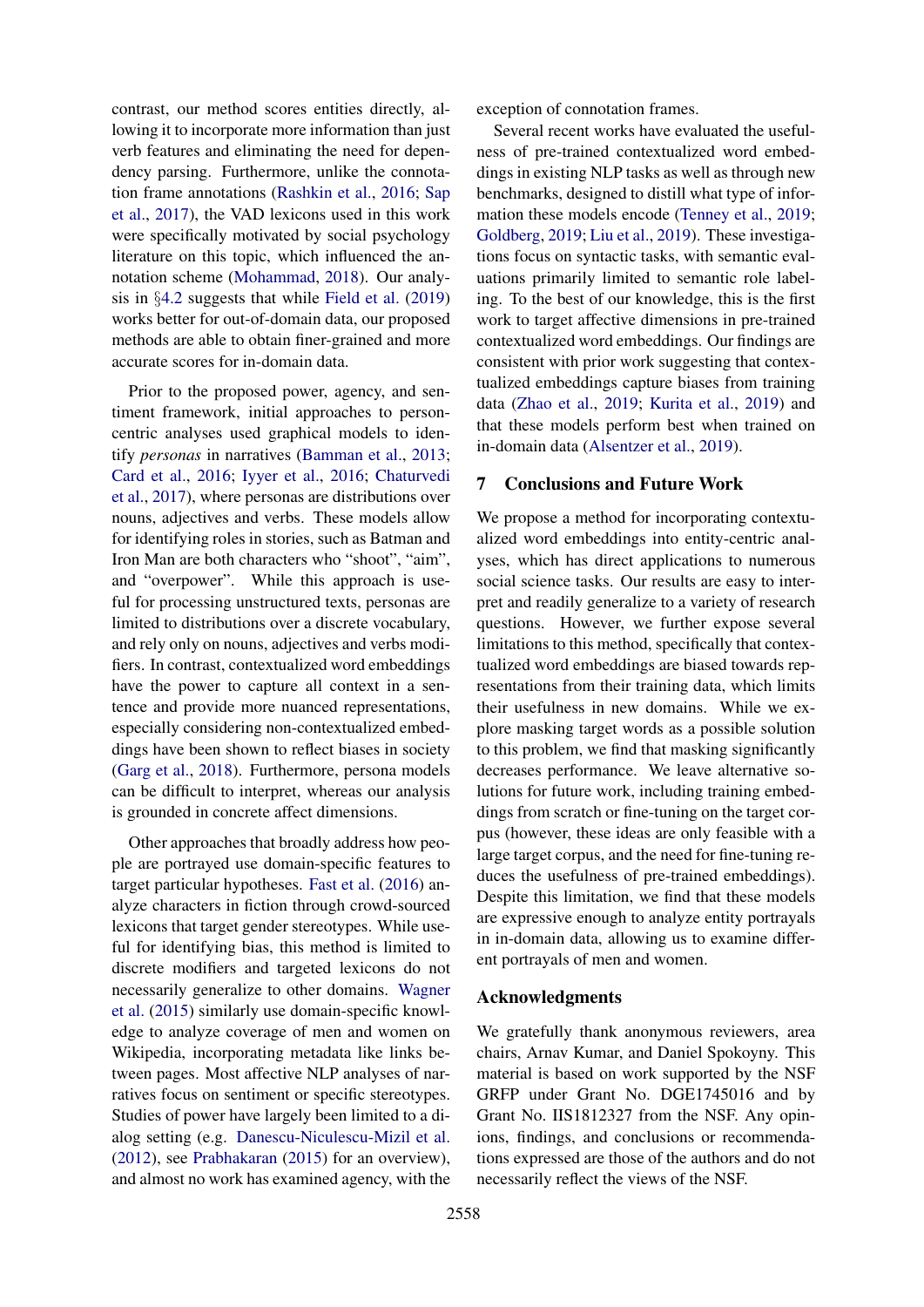### References

- <span id="page-9-15"></span>Areej Alhothali and Jesse Hoey. 2015. Good news or bad news: using affect control theory to analyze readers' reaction towards news articles. In *Proc. of NAACL*.
- <span id="page-9-26"></span>Emily Alsentzer, John R Murphy, Willie Boag, Wei-Hung Weng, Di Jin, Tristan Naumann, and Matthew McDermott. 2019. Publicly available clinical BERT embeddings. In *NAACL Clinical NLP Workshop*.
- <span id="page-9-3"></span>David Bamman, Brendan O'Connor, and Noah A. Smith. 2013. Learning latent personas of film characters. In *Proc. of ACL*.
- <span id="page-9-18"></span>Tolga Bolukbasi, Kai-Wei Chang, James Y Zou, Venkatesh Saligrama, and Adam T Kalai. 2016. Man is to computer programmer as woman is to homemaker? debiasing word embeddings. In *Proc. of NeurIPS*.
- <span id="page-9-4"></span>Dallas Card, Justin Gross, Amber Boydstun, and Noah A Smith. 2016. Analyzing framing through the casts of characters in the news. In *Proc. of EMNLP*.
- <span id="page-9-20"></span>Snigdha Chaturvedi, Mohit Iyyer, and Hal Daume III. 2017. Unsupervised learning of evolving relationships between literary characters. In *Proc. of AAAI*.
- <span id="page-9-22"></span>Cristian Danescu-Niculescu-Mizil, Lillian Lee, Bo Pang, and Jon Kleinberg. 2012. Echoes of power: Language effects and power differences in social interaction. In *Proc. of WWW*.
- <span id="page-9-1"></span>Jacob Devlin, Ming-Wei Chang, Kenton Lee, and Kristina Toutanova. 2019. BERT: Pre-training of deep bidirectional transformers for language understanding. In *Proc. of NAACL*.
- <span id="page-9-6"></span>Ethan Fast, Tina Vachovsky, and Michael S Bernstein. 2016. Shirtless and dangerous: Quantifying linguistic signals of gender bias in an online fiction writing community. In *Proc. of ICWSM*.
- <span id="page-9-7"></span>Anjalie Field, Gayatri Bhat, and Yulia Tsvetkov. 2019. Contextual affective analysis: A case study of people portrayals in online #metoo stories. In *Proc. of ICWSM*.
- <span id="page-9-17"></span>Liye Fu, Cristian Danescu-Niculescu-Mizil, and Lillian Lee. 2016. Tie-breaker: using language models to quantify gender bias in sports journalism. *IJCAI workshop on NLP meets Journalism*.
- <span id="page-9-21"></span>Nikhil Garg, Londa Schiebinger, Dan Jurafsky, and James Zou. 2018. Word embeddings quantify 100 years of gender and ethnic stereotypes. *Proceedings of the National Academy of Sciences*, 115(16):E3635–E3644.
- <span id="page-9-23"></span>Yoav Goldberg. 2019. Assessing BERT's syntactic abilities. *arXiv preprint arXiv:1901.05287*.
- <span id="page-9-14"></span>David R Heise. 2007. *Expressive order: Confirming sentiments in social actions*. Springer Science & Business Media.
- <span id="page-9-19"></span>Mohit Iyyer, Anupam Guha, Snigdha Chaturvedi, Jordan Boyd-Graber, and Hal Daumé III. 2016. Feuding families and former friends: Unsupervised learning for dynamic fictional relationships. In *Proc. of NAACL*.
- <span id="page-9-5"></span>Kenneth Joseph, Wei Wei, and Kathleen M Carley. 2017. Girls rule, boys drool: Extracting semantic and affective stereotypes from twitter. In *Proc. of CSCW*.
- <span id="page-9-25"></span>Keita Kurita, Nidhi Vyas, Ayush Pareek, Alan W Black, and Yulia Tsvetkov. 2019. Measuring bias in contextualized word representations. In *Proc. of Workshop on Gender Bias for NLP*.
- <span id="page-9-24"></span>Nelson F. Liu, Matt Gardner, Yonatan Belinkov, Matthew Peters, and Noah A. Smith. 2019. Linguistic knowledge and transferability of contextual representations. In *Proc. of NAACL*.
- <span id="page-9-16"></span>Saif M. Mohammad. 2018. Obtaining reliable human ratings of valence, arousal, and dominance for 20,000 English words. In *Proc. of ACL*.
- <span id="page-9-8"></span>C.E. Osgood, G.J. Suci, and P.H. Tannenbaum. 1957. *[The Measurement of Meaning](https://books.google.com/books?id=Qj8GeUrKZdAC)*. Illini Books, IB47. University of Illinois Press.
- <span id="page-9-0"></span>Matthew Peters, Mark Neumann, Mohit Iyyer, Matt Gardner, Christopher Clark, Kenton Lee, and Luke Zettlemoyer. 2018. Deep contextualized word representations. In *Proc. of NAACL*.
- <span id="page-9-13"></span>Vinodkumar Prabhakaran. 2015. *Social Power in Interactions: Computational Analysis and Detection of Power Relations*. Ph.D. thesis, Columbia University.
- <span id="page-9-2"></span>Alec Radford, Karthik Narasimhan, and Tim Salimans. 2018. Improving language understanding with unsupervised learning. *Technical report, OpenAI*.
- <span id="page-9-12"></span>Hannah Rashkin, Sameer Singh, and Yejin Choi. 2016. Connotation frames: A data-driven investigation. In *Proc. of ACL*.
- <span id="page-9-9"></span>James A Russell. 1980. A circumplex model of affect. *Journal of personality and social psychology*, 39(6):1161.
- <span id="page-9-10"></span>James A Russell. 2003. Core affect and the psychological construction of emotion. *Psychological review*, 110(1):145.
- <span id="page-9-11"></span>Maarten Sap, Marcella Cindy Prasetio, Ari Holtzman, Hannah Rashkin, and Yejin Choi. 2017. Connotation frames of power and agency in modern films. In *Proc. of EMNLP*.